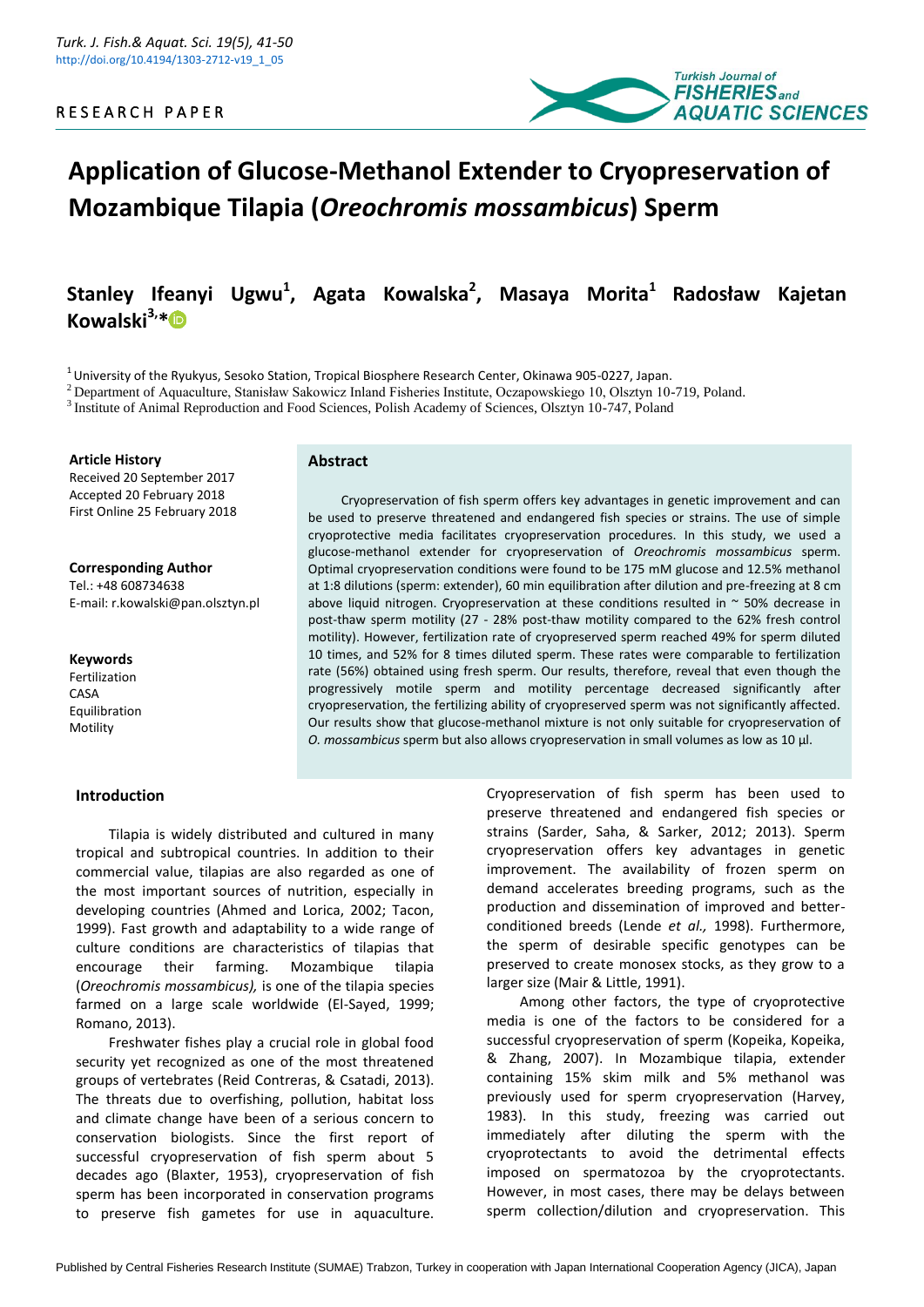may be challenging, especially when several batches of semen should be cryopreserved. A recent study on the use of glucose and methanol for sperm cryopreservation showed that equilibration time (15 min) might improve cryopreservation success (Ciereszko, Dietrich, Nynca, Dobosz, & Zalewski, 2014). This indicates that specific time might be necessary for cryoprotectant to penetrate the cells in order to provide adequate protection during freezing. Therefore, an alternative cryopreservation procedure for *O. mossambicus* sperm enabling longer time of manipulation prior to cooling which might also ensure better penetration of cells by cryoprotectant should be investigated.

An effective cryopreservation procedure that involves the use of simple media, such as glucosemethanol extender has attracted much attention recently. Glucose-methanol extender has been used to successfully cryopreserve sperm of salmonids, sturgeons, cyprinids and percid species(Aramli, Golshahi, Nazari, Aramli, & Banan, 2015; Ciereszko *et al.,* 2014, Dietrich, Nynca, Dobosz, Zalewski, & Ciereszko, 2014; Nynca, Dietrich, Dobosz, Grudniewska, & Ciereszko, 2014; Judycka, Szczepkowsld, Ciereszko, & Dietrich, 2015; Lujić, Benarth, Marinović, Radojković, Simić, Ćirković,...& Hovarth, 2017; Marinović, Lujić, Kása, Bernáth, Urbányi, & Horváth, 2017*;* Bernath, Bokor, Żarski, Várkonyi, Hegyi, Staszny, ... & Horváth, 2016). However, in Mozambique tilapia, sperm cryopreservation using glucose-methanol extender has not been reported. Moreover, despite the low volume of individual sperm samples usually obtained from the males, sperm cryopreservation in low volumes has not yet been investigated for *O. mossambicus*. Therefore, the aim of this study is to test the suitability of glucosemethanol mixture as a simple extender for cryopreservation of *O. mossambicus* sperm in small volumes.

## **Material and Methods**

## **Collection of Sperm and Measurement of Sperm Concentration**

Males (more than 2 years old, body weight, BW = 78 ± 19.5 g, total length, TL = 19.0 ± 1.6 cm, *n*= 10) and females (more than 2 years old, BW =  $55\pm15.8$  g, TL = 15.5 ± 1.2 cm, *n*=10) were raised at the Tropical Biosphere Research Center, University of the Ryukyus, Okinawa, Japan. The fish were stocked in a concrete tank (0.73  $m<sup>3</sup>$ ) and supplied with fresh water. The temperature of the water ranged from 28 to 30°C and the pH was 7.2 to 7.5. The fish were fed twice daily with a commercial diet (PIA Gold EP2; Marubeni Nisshin, Japan). Semen collection was carried out by gentle abdominal massage and care was taken to avoid contamination with blood, urine, or fecal materials. The semen was carefully collected with a pipette and

transferred to a 1.5 ml Eppendorf tube. Contaminated samples were discarded. The sperm concentration was determined by using a Thoma hemocytometer (Erma Inc., Tokyo, Japan). Average sperm concentration used for the experiment was  $1.81 \times 10^9$  spermatozoa mL-1.

#### **Cryopreservation**

The cryopreservation procedure described by Judycka *et al.* (2016) was used. Prior to dilution and freezing, contaminated samples were discarded. Only semen with viable spermatozoa (over 40 % motility) was cryopreserved. Sperm samples obtained from mature males were diluted individually and were loaded into 250 µl straws (IMV Technologies, L'Agile, France). The straws containing the sperm samples were placed on a floating rack adjusted to heights 3, 5 and 8 cm. The floating rack containing the straws was carefully lowered inside liquid nitrogen in a Polystyrene box and allowed to float on the surface of the liquid nitrogen. The system was covered with the lid of Polystyrene box, allowed to cool for 10 min and the straws were transferred to the liquid nitrogen. During post-thaw sperm motility analyses and fertilization, the straws were thawed in a water bath at a temperature of 40ºC for 5 sec. Cryopreservation trials were duplicated for each sample.

#### **Cryopreserved Sperm and Motility**

The motility parameters of the cryopreserved sperm samples were measured immediately after thawing using a computer-assisted sperm analysis system. Analyses were duplicated for each sample.

#### **Experimental Design**

The experiments were conducted sequentially so that in each experiment one cryopreservation parameter was modified, and that in the each following step the best (optimal) parameter from the previous trial was used.

## **Experiment 1. Effect of Methanol Concentration on Sperm Cryopreservation**

Sperm samples (*n*=4) were cryopreserved using an extender consisting of 10, 12.5, and 15% of methanol and 175 mM glucose. Semen was diluted with the extender at a ratio of 1:7 (sperm: extender). Floating rack height was 5 cm and equilibration time was 15 min.

#### **Experiment 2. Effect of Glucose Concentration**

Sperm samples (*n*=4) were cryopreserved using extenders consisting of 150, 175, and 200 mM of glucose and 12.5% methanol. The ratio of sperm to extender dilution was 1:7. The final concentrations of glucose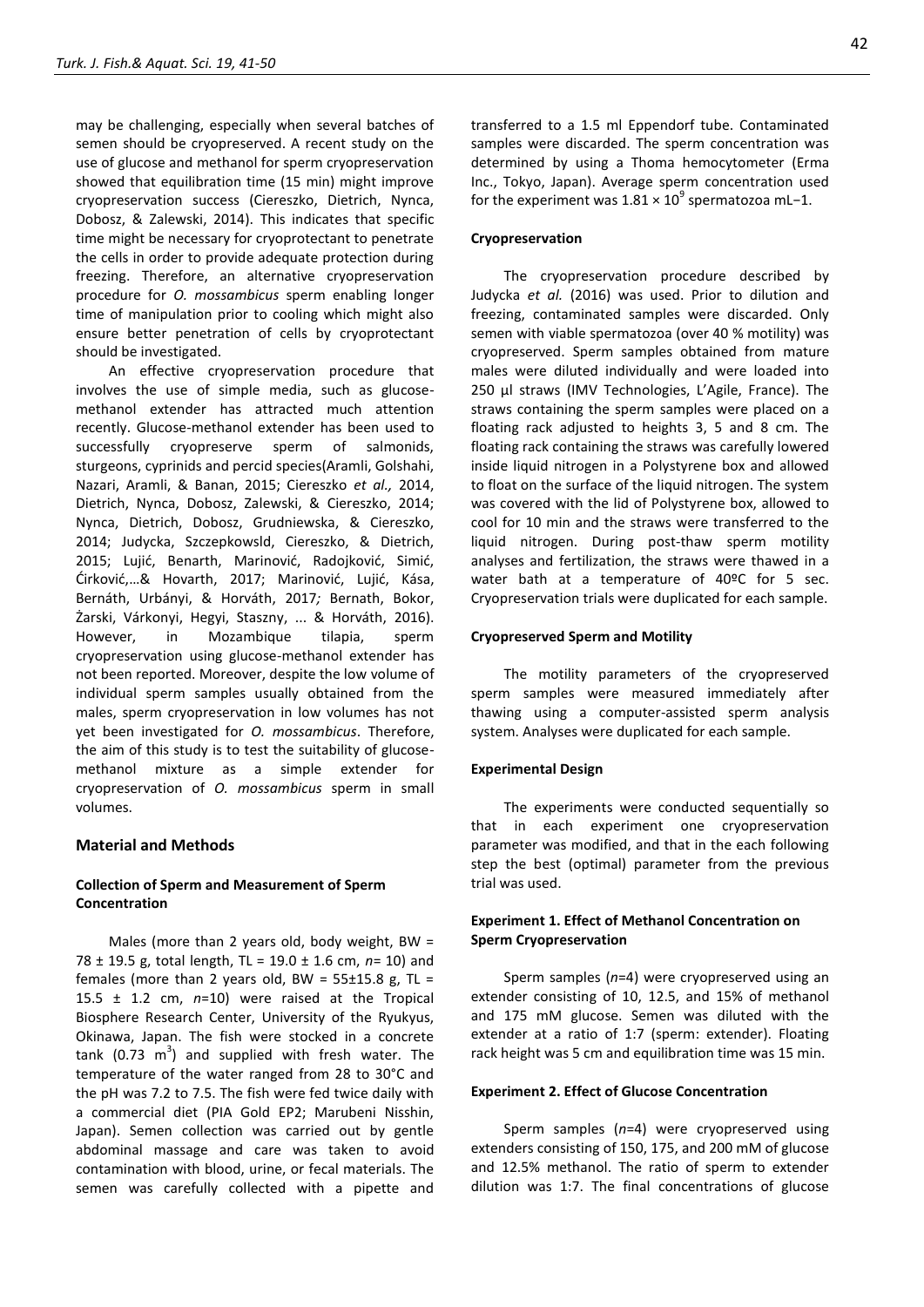were 131, 153, and 175 mM and the final concentration of methanol was 10.9%. The height of floating rack was 5 cm and equilibration time was 15 min.

# **Experiment 3. The effect of Height above the Surface of Liquid Nitrogen**

The floating rack was adjusted to three different heights, 3, 5 and 8 cm and the effects on sperm motility were measured. Equilibration time was 15 min.

# **Experiment 4. The Effect of Dilution Ratio and Equilibration Time**

Sperm samples were collected as described above. Sperm was diluted immediately after collection with the extender containing 175mM of glucose supplemented with 12.5% of methanol. The ratio of sperm to extender dilution was 1:7, 1:9 or 1:11 (sperm: extender). The final concentrations of glucose were 153 mM for 1:7 ratio, 158 mM for 1:9 ratio, 160 mM for 1:11 ratio. The final concentrations of methanol were 10.9, 11.3 and 11.6% (for the ratios 1:7, 1:9 and 1:11, respectively). Prior to cryopreservation, diluted sperm was allowed to equilibrate for 15 and 60 min on ice (about  $+4^{\circ}$ C).

## **Experiment 5. Post-Thaw Fertilization**

For the fertilization trial, we used samples incubated 60 min prior to cryopreservation from the experiment 4. The eggs were collected in July (28  $^{\circ}$ C ± 2, 13 h 30 min light and 10 h 30 min darkness). The genital papilla of the fish was checked at 2-3 pm every day for a sign of spawning. Females and males ready for spawning released oocytes and sperm respectively, upon gentle abdominal massage. Due to the low fecundity of females used (approximately 200-300 eggs), each batch of eggs was carefully divided into small portions (22 eggs approximately). Duplicate batches for all fertilization variants were used. An adequate volume of sperm was diluted with 2 ml of hatchery water containing the eggs, to obtain the final sperm concentration of 2  $\times$  10<sup>6</sup> spermatozoa mL<sup>-1</sup> in activation media. Post-thaw fertilization was carried out immediately ( $\approx$  3 – 5 min) after egg collection. After 5 minutes from the addition of sperm, the fertilized eggs were rinsed with fresh water from the fish tank and incubated in a 12-well glass. Oocyte development was observed 2 hours after fertilization using the light microscope (Nikon, Tokyo, Japan). Fertilization rate was evaluated by determining the number of fertilized and unfertilized eggs. Fertilized egg was defined as the egg at early embryonic stage (1-4) according to developmental staging system of Nile tilapia sperm by Fujimura and Okada (2007). Fertilization trials were duplicated for each sample.

# **Sperm Motility Parameters of Fresh, Diluted in Extender, and Frozen/Thawed Sperm**

The CASA system was used to analyze the motility parameters of fresh sperm and frozen/thawed sperm. The parameters assessed were the percentage of motile sperm (MOT, %), the progressive motility (PRG, %), the curvilinear velocity (VCL,  $\mu$ m s<sup>-1</sup>), straight-line velocity (VSL,  $\mu$ m s<sup>-1</sup>), movement linearity (LIN, %), straightness (STR, %), amplitude of lateral head displacement (ALH, µm), and beat cross frequency (BCF, Hz). Sperm activating solution (50 mM NaCl, 10 mM CaCl<sub>2</sub>, 0.5% albumin, 10 mM Hepes-NaOH, pH 8.0) was mixed with one microliter of the sperm mixture, placed into a well of a multi-test glass slide (Tekdon, Inc., Myakka City, USA) and covered with a cover-slip. The recordings (200 frames each, 50 fps) were analyzed for a 4 s period, 6-10 s post-activation using the CRISMAS program (Image House Ltd., Denmark) integrated with a microscope (Nikon OptiPhoto, Tokyo, Japan) and a Basler a202K digital camera (Basler, Germany). All analyses were duplicated.

#### **Statistical Analysis**

Statistical analyses were performed at a significance level of *P<*0.05 using GraphPad Prism software v. 6.02 (GraphPad Software Inc., San Diego, CA, USA) and the results presented as mean  $\pm$  SD. The percentage data for motility and fertilization were normalized using an arcsine square root transformation. This was followed by data analyses using repeated measures one-way ANOVA, Tukey's post hoc test or repeated measures two-way analysis of variance (ANOVA), and Sidak's post hoc test.

## **Results**

# **Experiment 1. Effect of Methanol Concentration on Sperm Cryopreservation**

Cryopreserved samples had a lower motility ( *P<*0.05) than the fresh control (Figure 1). Although the motility percentage of sperm cryopreserved with 12.5% methanol in 175 mM glucose had a higher mean value that with 10 or 15% methanol in 175 mM glucose, the difference was not significant ( $P > 0.05$ ).

## **Experiment 2. Effect of Glucose Concentration**

Sperm cryopreserved in 175 mM glucose and 12.5% methanol resulted in motility percentage significantly higher (*P<*0.05) than that cryopreserved in 150 mM glucose and 12.5% methanol or 200 mM glucose and 12.5% methanol (Figure 2). Motility percentage in control (fresh sperm) was significantly higher (*P<*0.05) than that of sperm cryopreserved in 150, 175 or 200 mM glucose with 12.5% methanol.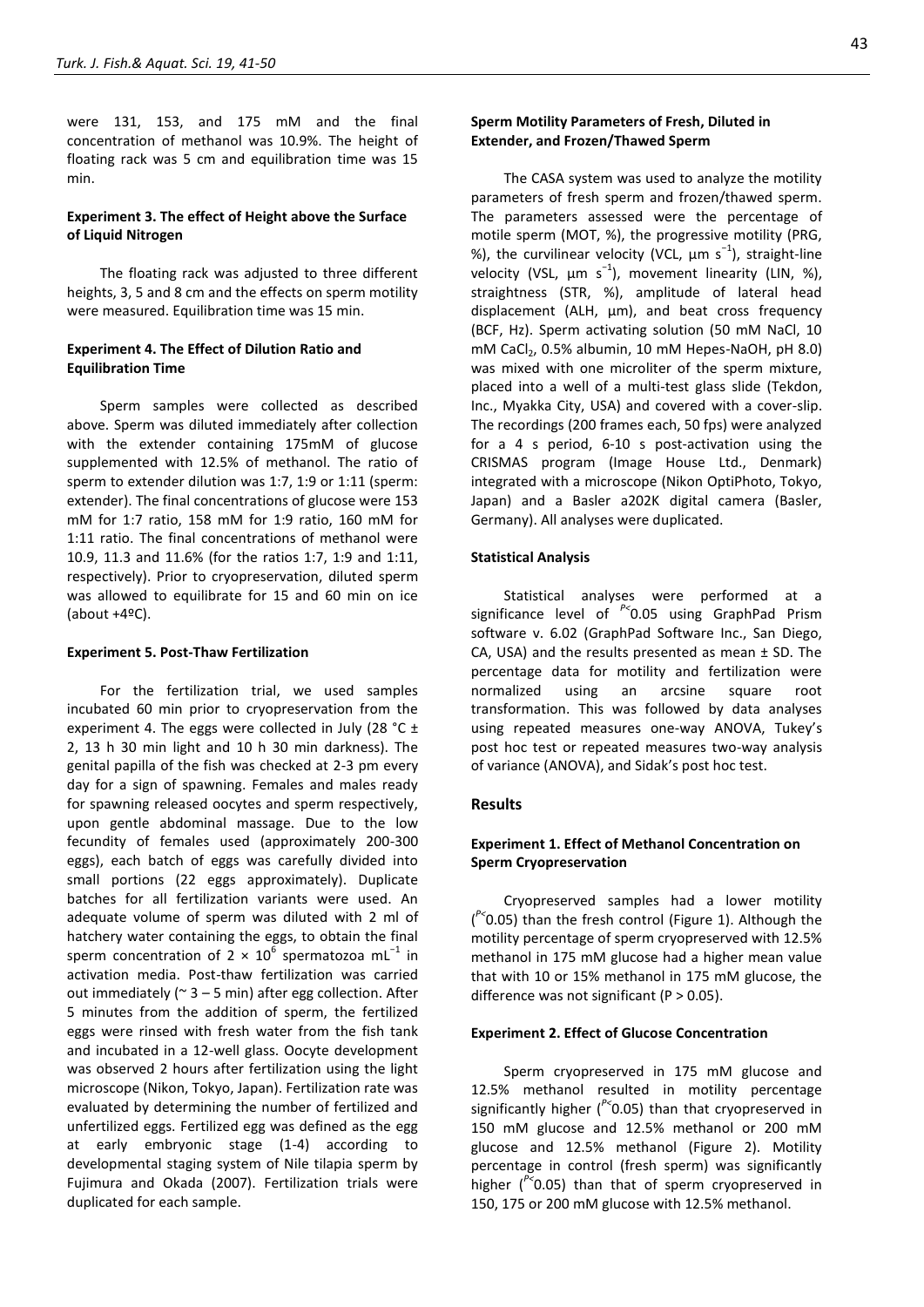# **Experiment 3. The Effect of Height Above the Surface of Liquid Nitrogen**

The effect of height above the surface of liquid nitrogen on sperm motility is shown in Figure 3. The motility percentage of sperm cryopreserved in 175 mM glucose with 12.5 % methanol and placed 8 cm above the surface of liquid nitrogen was higher than that placed 3 and 5 cm above the surface of liquid nitrogen. The motility percentage in the treatments was significantly lower than that of the control.

# **Experiment 4. The Effect of Dilution Ratio and Equilibration Time**

Sperm motility percentage was higher when the sperm-extender mixture was allowed to equilibrate for 60 min before freezing than that of 15 min before freezing (Figure 4 A). However, this difference was significant (*P<*0.05) only between 60 min equilibration (8 times diluted samples), 15 min after equilibration (10 times diluted samples) and 15 min after equilibration (12 times diluted samples). The percentage of progressive movement (PRG) was not

significantly different (P>0.05) between 15 and 60 min for all the dilutions (Figure 4 B). However, the PGR of the control was significantly different (*P<*0.05) from that of the treatments. Among all the dilutions, only the sperm equilibrated for 15 min and diluted 1:9 (sperm: extender) before cryopreservation differed significantly ( *P<*0.05) in straight-line velocity (VSL) from the control (Figure 4 C). There was no significant difference (P > 0.05) in curvilinear velocity (VCL) between the sperm equilibrated for 15 and 60 min for all the dilutions (Figure 4 D). The linearity (LIN) percentage was not significantly different (P>0.05) between the fresh sperm and the sperm equilibrated for 15 and 60 min before cryopreservation for all dilutions (Figure 4 E). Among all the dilutions, only the sperm diluted 1:9 (sperm: extender) and equilibrated for 15 min before cryopreservation was significantly different in linearity percentage from the control. Neither the amplitude of lateral head displacement (ALH) nor the beat cross frequency (BCF) (Figure 4 F and G respectively) differed significantly (*P<*0.05) from the control at 15 or 60 min before freezing for all the dilutions.

The fertilization rate was significantly higher in control than in 1:11 (sperm: extender) dilution.





Figure 1. Effect of methanol concentration on post-thaw sperm motility (n=5). Results are displayed as mean ± SD. Different letters above the SD bars indicate significant differences (P< 0.05).



#### Glucose/methanol concentration (mM/%)

**Figure 2.** Effect of glucose concentration on post-thaw sperm motility (n=4). Results are displayed as mean ± SD. Different letters above the SD bars indicate significant differences (P< 0.05).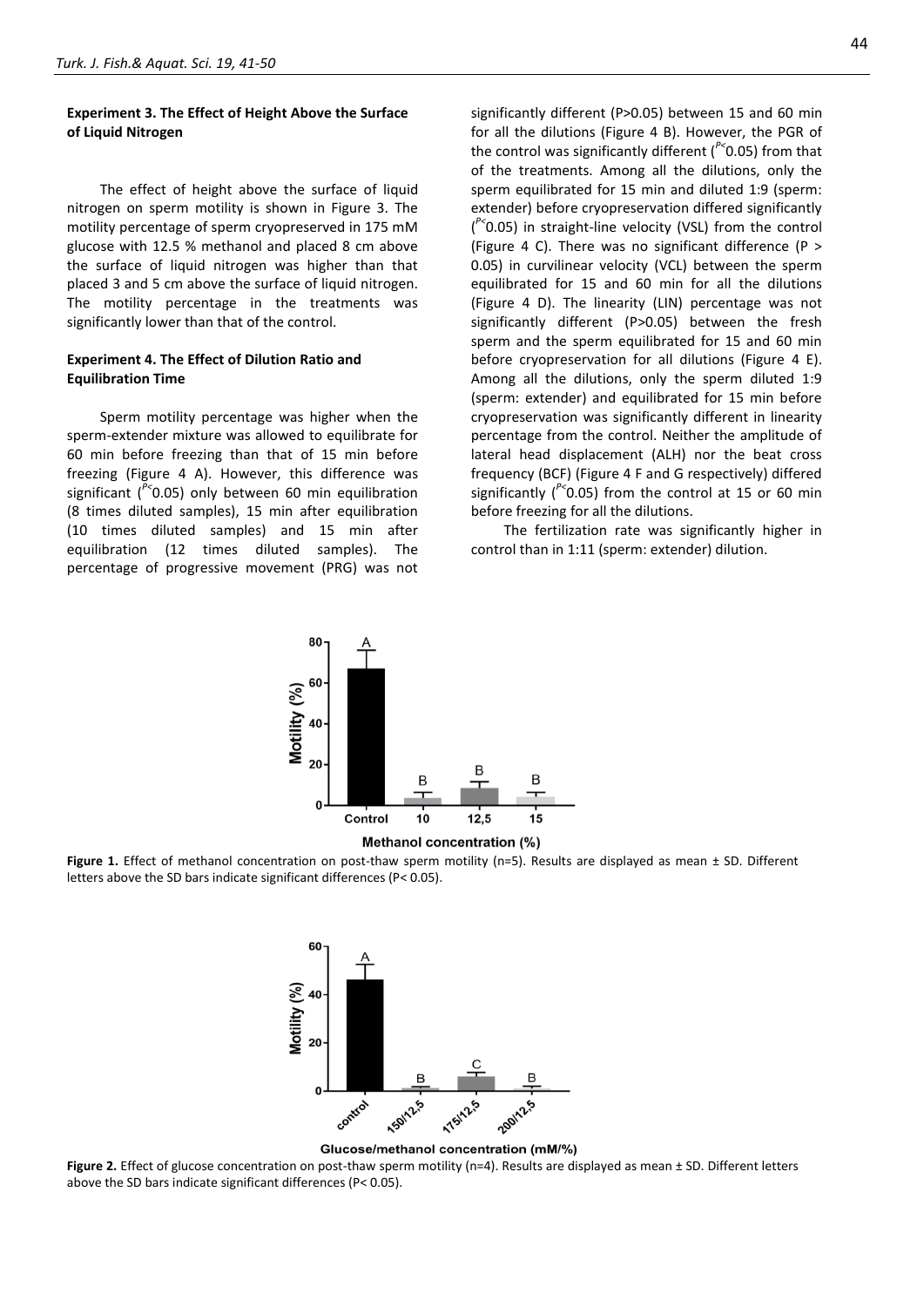

**Figure 3.** The effect of height above the surface of liquid nitrogen on post-thaw sperm motility (n=6). Results are displayed as mean ± SD. Different letters above the SD bars indicate significant differences (P < 0.05).



**Figure 4.** The effect of dilution ratio and equilibration time after dilution on sperm post thaw motility parameters (n=4). Caption represents dilution ratio and time of equilibration. Results are displayed as mean ± SD. Different letters above the SD bars indicate significant differences (P < 0.05).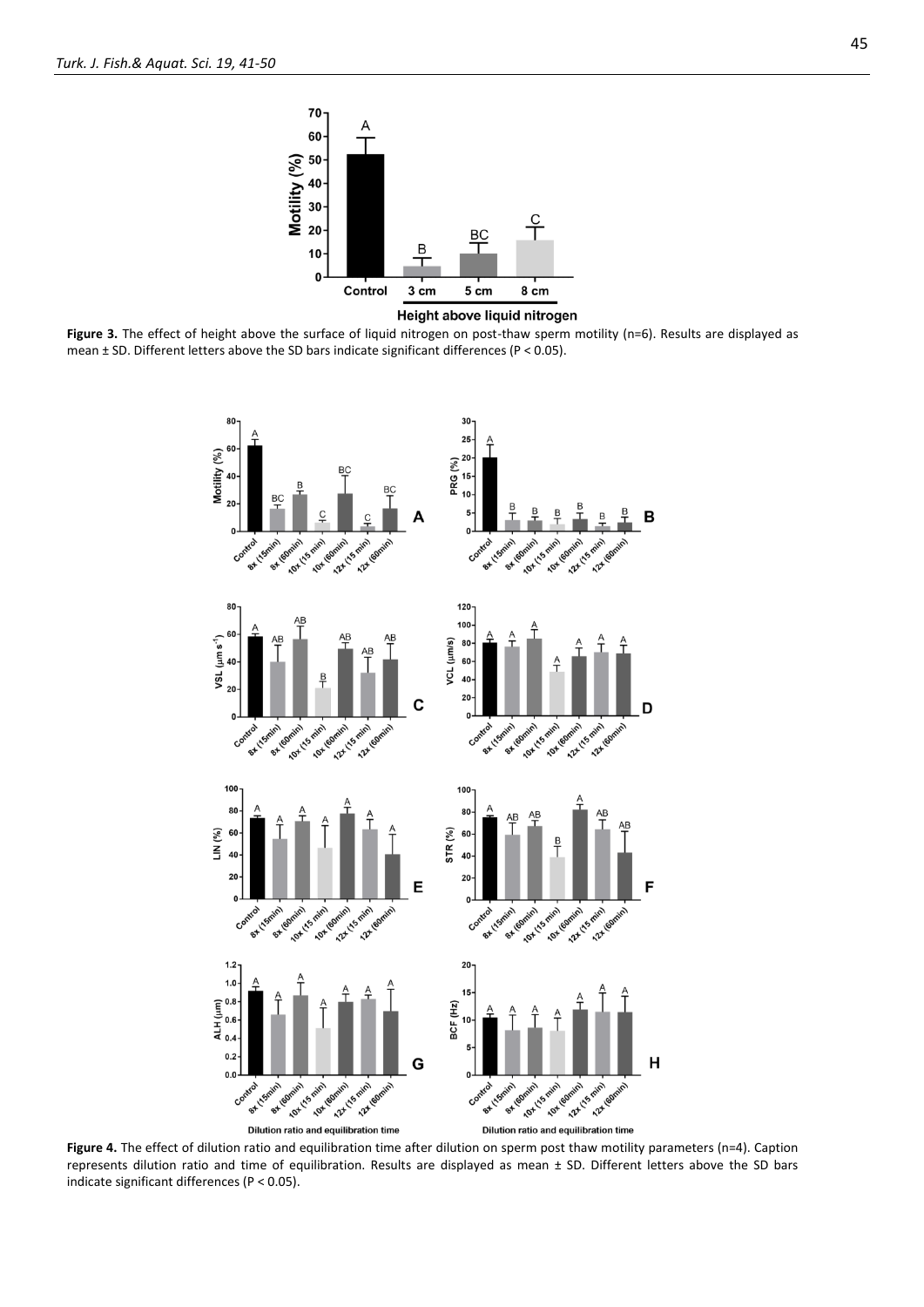#### **Experiement 5. Post Thaw Fertilization**

The fertilization ratio of the eggs did not exceed 70% and their value was similar for control and cryopreserved sperm at dilution ratio 8 and 10 times (Figure 5). The samples diluted in 1:11 ratio had lower fertilization ratio than control, however not statistically different from 8 and 10 times diluted samples.

## **Discussion**

Our results indicate that glucose and methanol are suitable cryoprotectants for preserving the sperm of *O. mossambicus*. For all investigated conditions, optimal cryopreservation conditions were found to be 175 mM glucose and 12.5% methanol at 1:7 dilutions (sperm: extender), 60 min equilibration after dilution and pre-freezing at 8 cm above liquid nitrogen. Cryopreservation at these conditions resulted in  $\sim$  50% decrease in post-thaw sperm motility (27 - 28% postthaw motility compared to the 62% fresh control motility). To our knowledge, this is the first study on the use of glucose-methanol extender for the cryopreservation of *O. mossambicus* sperm. Our results show that glucose-methanol mixture is not only suitable for cryopreservation of *O. mossambicus* sperm but also allows cryopreservation in small volumes as low as 10 µl. As relatively low amounts of sperm (50-200 µl) can be obtained from the males of *O. mossambicus*, this technique could be useful especially during breeding programs, since many cryopreservation trials may be done with a singular sperm sample.

Methanol has been used as an internal cryoprotectant to successfully cryopreserve fish sperm. However, the optimum concentration needed to obtain good results differs from species to species. In our experiment, sperm cryopreserved with 12.5% methanol in 175 mM glucose did not differ significantly (P>0.05) in motility percentage than that with 10 or 15% methanol in 175 mM glucose. This concentration of methanol is similar to the concentration used by Rana and McAndrew (1989) and higher (12.5 *vs* 5%) than that previously used to cryopreserve *O. mossambicus* sperm (Harvey, 1983). In addition, a similar concentration of methanol (about  $10 - 11\%$ ) has been successfully used to cryopreserve *O. niloticus* sperm, when 5% of glucose was used as an external cryoprotectant (Godinho, Amorim, & Peixoto, 2003). However, in other fish species, a relatively lower concentration of methanol has been shown to be most effective for sperm cryopreservation. For instance, a 10% of methanol was successfully applied for cryopreservation of stellate sturgeon (*Acipenser stellatus*) (Sadeghi and Imanpoor, 2013), rainbow trout (*Oncorhynchus mykiss*) (Judycka, Cejko, Dryl, Dobosz, Grudniewska, &. Kowalski, 2016), common carp (*Cyprinus carpio*) (Horvarth *et al.,* 2003), salmonid fishes (Lahnsteiner, Weismann, & Patzner, 1997), tench sperm (Lujić et al., 2017) and perch sperm (Bernath *et al*., 2016). These findings suggest that the effective concentration of methanol in cryoprotective media may be slightly different according to the species investigated, as well as the compositions of the base solution used.

Glucose-based extenders are an ideal choice for obtaining high post-thaw sperm motility and fertilization as shown in several studies (Horvart, Miskolczi, & Urbanyi, 2003; Tekin, Secer, Ackay, & Bozkurt, 2003; Zhang, Li, Tulake, Yan, & Li, 2011). Different concentrations of glucose have been tested in other species to cryopreserve sperm. In rainbow trout, optimum results have been obtained at 150 mM (Ciereszko *et al.,* 2014), 180 mM (Dietrich, Nynca, Dobosz, Zalewski, & Ciereszko, 2014; Nynca *et al.,*2014), 300 mM (Tekin *et al.,* 2003) and 350 mM glucose (Horvath *et al.,* 2003). Similarly, the sperm of Siberian sturgeon (*Acipenser baerii*) and European sturgeon (*Huso huso*) have been successfully cryopreserved at 100 and 200 mM glucose, respectively. In our study, a concentration above or below 175 mM led to a significant decrease in the postthaw sperm motility percentage. These observations show that there are interspecific differences in the



Figure 5. The effect of sperm cryopreservation on fertilization rate (n=4). Results are displayed as mean ± SD. Different letters above the SD bars indicate significant differences (P < 0.05).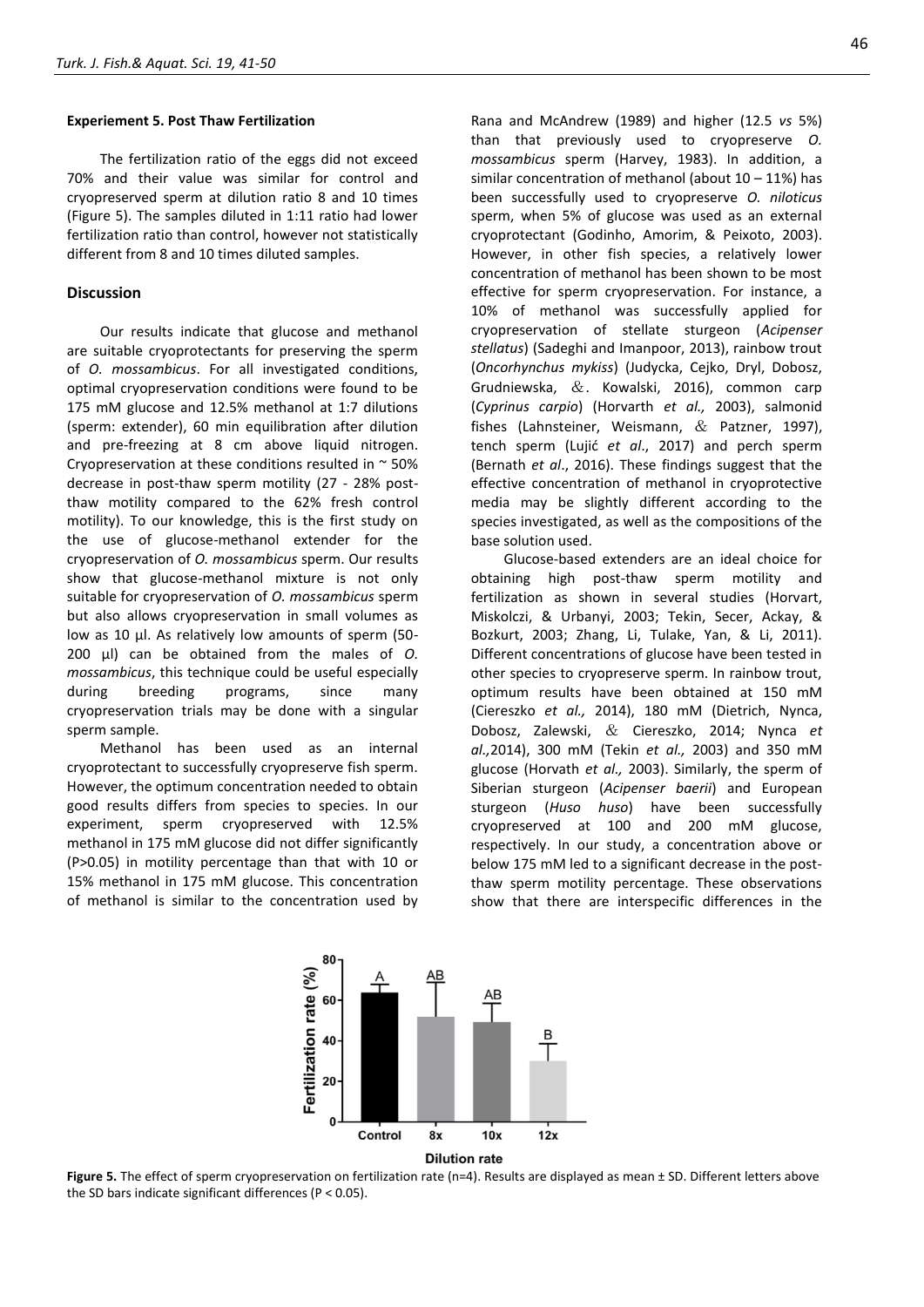optimum concentration of glucose needed to cryopreserve fish sperm. These differences may be as a result of some factors such as the concentration of the internal cryoprotectant (e.g., methanol), dilution ratios or equilibration time. Our results show that these factors have effects on the post-thaw motility and fertilization of *O. mossambicus* sperm.

The highest post-thaw sperm motility percentage was observed when the diluted sperm was allowed to equilibrate for 60 min prior to cryopreservation. This is contrary to the result obtained by Harvey (1983), but agrees with the study by Ciereszko *et al.,* (2014), who showed that equilibration of sperm diluted in glucosemethanol extender had beneficial effects on the sperm motility parameters of cryopreserved rainbow trout sperm. An equilibration time of 60 min has also been used for the cryopreservation of Nile tilapia (*O. niloticus)* (Asmad, Khadijak, & Abdullah, 2011; Khadijah, Asmad.,  $\&$  Abdullah, 2008). This suggests that tilapia sperm (e.g., *O. mossambicus* and *O. niloticus*) may require more time to absorb the cryoprotectants prior to cryoprotection, when glucosemethanol extender is used. In other fish species, equilibration caused a decrease in fertilization rate for sperm cryopreserved with DMSO (dimethylsulfoxide) and ethylene glycol in rainbow trout (Babiak, Glogowski, Goryczko, Dobosz, Kuzminski, Strzezek, & Demianowicz, 2001), and low motility duration and motility rate in Persian sturgeon (*Acipenser persicus*) (Shaluei, Sadeghi, & Zadmajid, 2017). In contrast, equilibration time of not more than 10 min resulted in highest post-thaw motility in Japanese black porgy (*Acanthopagrus schlegelii*) (Chao, Chao, Liuy and Liao, 1986). Also, equilibration of diluted sperm for 15, 30, and 45 min was found to be optimum for cryopreservation of rainbow trout sperm (Bozkurt, Akcay, Tekin, & Secer, 2005; Cabrita, Alvarez, Anel, Rana, & Herraez, 1998; Ciereszko *et al.,* 2014). However, sperm motility parameters and fertilization rates were not affected after equilibration for 15 min on ice in salmonid fishes (Lahnsteiner, Patzner,  $\&$ Weismann, 1996; Nynca *et al.,* 2014) and 30 min in Siberian sturgeon (Judycka, Szczepkowsld, Ciereszko,  $&$  Dietrich, 2015). These findings show that equilibration time varies according to species and the type of extender or cryoprotectant. It has been earlier suggested that these variations might be as a result of the interactions among the different components of the extender (Judycka *et al.,* 2015). Therefore, the optimum equilibration time should be empirically determined for each species because of lack of conformity in the results obtained in several studies.

The highest post-thaw motility was recorded when straws were placed 8 cm above the surface of the liquid nitrogen. Lahnsteiner *et al.,* (1996) successfully cryopreserved sperm of salmonid fishes using freezing heights of as low as 1 to 2.5 cm, and showed that changes in freezing heights significantly affected postthaw fertilization. Freezing height of 3 cm has also been used for cryopreservation of rainbow trout semen (Bozkurt *et al.,* 2005; Nynca *et al.,* 2014), common carp sperm (Horvath *et al.*, 2003), tench sperm (Lujić *et al.*, 2017) and perch sperm (Bernath *et al*., 2016). The high freezing height of 8 cm for *O. mossambicus* indicates that a low cooling speed is needed for sperm cryopreservation in this species. This corroborates earlier findings by Chao *et al.,* (1986) that low cooling rate is required for cryopreservation of tilapia sperm. In their study, the initial cooling rate was quite fast (1.54 $^{\circ}$ C s<sup>-1</sup>), but only until a temperature of -35 $^{\circ}$ C was reached. Further freezing was conducted using very low speed  $(5^{\circ}C \text{ min}^{-1})$ . Our approach shows the usefulness of relatively high position (8 cm) of straws above liquid nitrogen. At this height, the effective cooling rate was equal to 20 $^{\circ}$ C min $^{\text{-1}}$ . This cooling speed is relatively low compared to the rate (35 up to 160°C min<sup>-1</sup>) used for salmonid fish sperm (Scott and Baynes, 1980), but is in agreement with the results of Harvey (1983), where cooling rate of 15 - 45°C min<sup>-1</sup> was most effective for cryopreservation of *O. mossambicus*  sperm

Sperm-extender dilution has been shown to influence post-thaw sperm motility and fertilization rate. In this present study, the optimum dilution that gave highest post-thaw motility was 1:7. At the highest sperm dilution rate (1:11), the fertilization rate decreased as compared to control. In contrast, dilution rates between 1:2 and 1:20 had no influence on fertilization of tilapias (Rana and McAndrew, 1989). In a previous study by Harvey (1983), *O. mossambicus*  sperm was cryopreserved at 1:5 dilutions. In *O. niloticus* a dilution of 1:9 was used for sperm cryopreservation (Asmad *et al.,* 2011). This indicates that sperm-extender dilution effects vary among tilapias. Similar variations are also found in salmonid fishes. Threefold dilution was previously reported to be the optimum dilution for cryopreservation of sperm of salmonid fishes; fertilization rates decreased at dilutions less than threefold and did not differ significantly at dilutions exceeding threefold (Legendre and Billard, 1980; Tekin *et al.,* 2003). However, results from other studies showed higher post-thaw motility percentage and fertilization rate from five to elevenfold dilutions (Ciereszko *et al.,* 2014; Judycka *et al.,*  2016; Lahnsteiner *et al.,* 1996). As suggested in other studies (Dziewulska and Domagala, 2013 Judycka *et al.,*  2016), these differences might be as a result of the differences in the initial sperm concentrations and the final sperm counts in the cryopreservation buffers.

Fertilization rates of eggs using cryopreserved sperm did not differ significantly from those of fresh sperm except at the highest dilution of 1:11. This fertilization success may be attributed to the fact that the velocity parameters (VSL and VCL) of the sperm did not change significantly following cryopreservation. This is in agreement with the findings of Gage,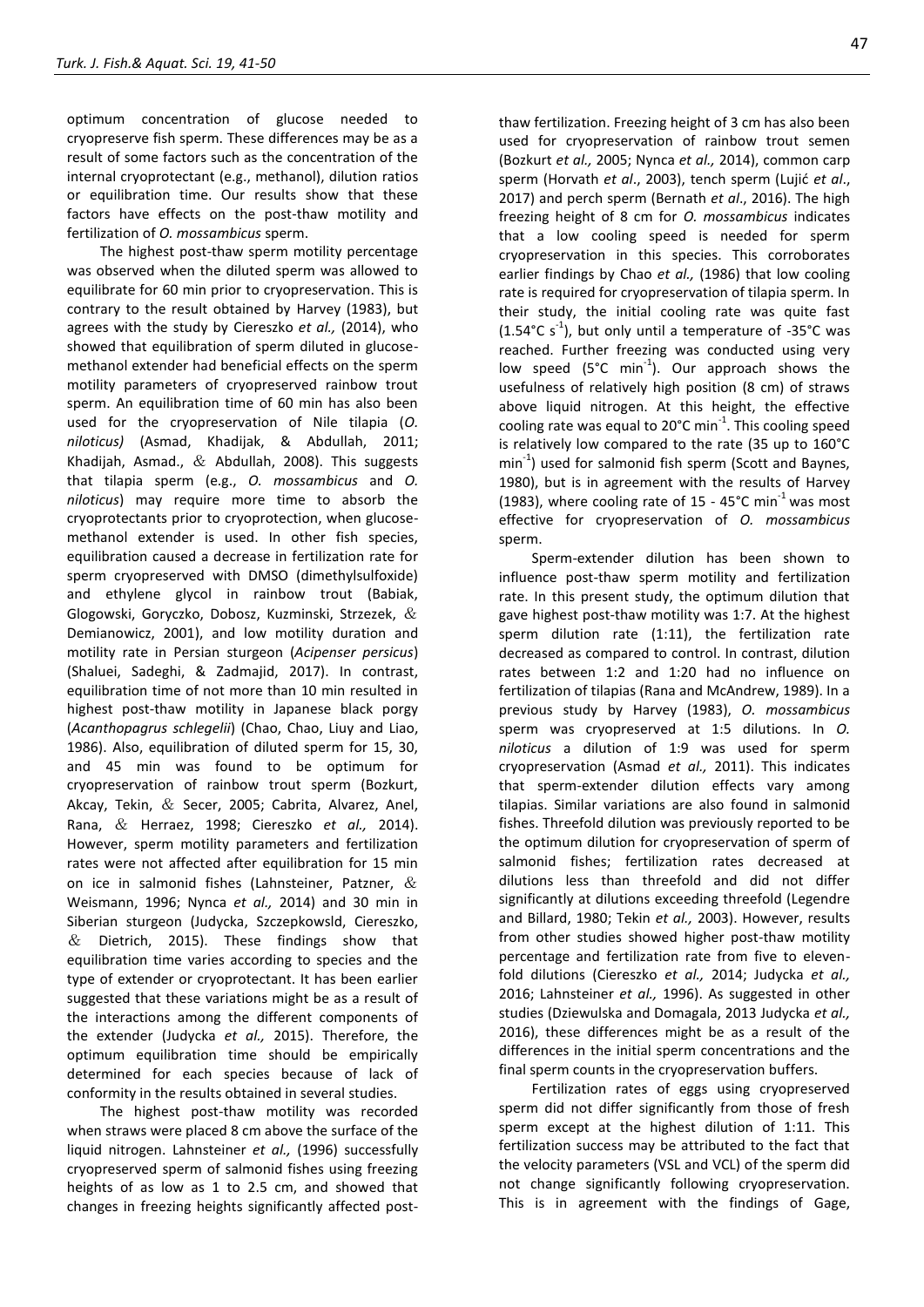Macfarlane, Yeates, Ward, Searle, and Parker (2004) that showed a direct link between relative sperm velocity and fertilization success. Chao, Chao, Liu,  $\&$ Liao (1986) also achieved fertilization success comparable to controls after post-thaw fertilization tests. Moreover, in a study by Rana, Muiruri, McAndrew and Gilmour (1990), high fertilization rate (approximately 50%) of eggs was obtained with the non-motile cryopreserved sperm of Nile tilapia. Our results, therefore, reveal, under our experimental conditions, that even though the progressively motile sperm and motility percentage decreased significantly after cryopreservation, the fertilizing ability of cryopreserved sperm was not significantly affected. However, it should be stressed that although fertilization rate might remain high, the overall hatching rate could be lower as a result of cryoinjuries, such as DNA fragmentation, which may affect the hatchability (Pérez-Cerezales, Martínez-Páramo, Beirão, & Herráez, 2010).

This study demonstrates that low volumes of Mozambique tilapia sperm samples can be successfully cryopreserved using a simple glucose-methanol extender. The post-thaw motility of cryopreserved sperm was reduced to about 50%; however, their fertilization rate did not change significantly when compared to the fresh sperm samples. The presented technique can be used in tilapia hatcheries for broodstock production as it could help to preserve individual sperm samples of desirable males.

## **Acknowledgment**

This work was supported by researcher invitation program of the University of the Ryukyus, Okinawa, Japan. We would like to thank Katarzyna Dryl for professional assistance in CASA data analysis.

## **References**

Ahmed, M., & Lorica, M. H. (2002). Improving developing country food security through aquaculture development—lessons from Asia. *Food Policy*, *27*(2), 125-141.

https://dx.doi.org/10.1016/S0306-9192(02)00007-6.

Aramli, M.S., Golshahi, K., Nazari, R.M.,Aramli, S., & Banan, A. (2015). Effectiveness of glucose-methanol extender for cryopreservation of *Huso huso* spermatozoa. *Animal Reproduction Science, 162*, 37-42.

https://dx.doi.org/10.1016/j.anireprosci.2015.09.005

- Asmad, K., Khadijak, W.W.E., & Abdullah, R.B. (2011). Effects of different stages of cryopreservation of Red Tilapia (*Oreochromis niloticus*) sperm and the variability between three individual fish in response to cryopreservation. *Journal of Agrobiotechnoly, 2*, 25-33.
- Babiak, I., Glogowski, J., Goryczko, K., Dobosz, S., Kuzminski, H., Strzezek, J.,  $\&$  Demianowicz, W. (2001). Effect of extender composition and equilibration time on fertilization ability and enzymatic activity of rainbow trout cryopreserved spermatozoa. *Theriogenology, 56*,

177-192.

https://dx.doi.org/10.1016/s0093-691x(01)00553-2

- Bernáth, G., Bokor, Z., Żarski, D., Várkonyi, L., Hegyi, Á., Staszny, Á., ... & Horváth, Á. (2016). Commercial-scale out-of-season cryopreservation of Eurasian perch (*Perca fluviatilis*) sperm and its application for fertilization. *Animal Reproduction Science*, *170*, 170- 177.
- Blaxter, J.H.S. (1953). Sperm storage and cross-fertilization of spring and autumn spawning herring. *Nature, 172*, 1189-1190. https://dx.doi.org/10.1038/1721189b0
- Bozkurt, Y., Akcay, E., Tekin, N., & Secer, S. (2005). Effect of freezing techniques, extenders and cryoprotectants on the fertilization rate of frozen rainbow trout (*Oncorhynchus mykiss*) sperm. *Israeli Journal of Aquaculture-Bamidgeh*, *57,* 125-130. http://hdl.handle.net/10524/19138
- Cabrita, E., Alvarez, R., Anel, L., Rana, K.J., & Herraez, M.P. (1998). Sublethal damage during cryopreservation of rainbow trout sperm. *Cryobiology*、 *37*, 245-253. https://dx.doi.org/10.1006/cryo.1998.2121
- Chao, N.H., Chao, W.C., Liu, K.C.,  $\&$  Liao, I.C. (1986). The biological properties of black porgy (*Acanthopagrus schlegeli*) sperm and its cryopreservation. *Proceedings of the National Science Council, Republic of China. Part B*、 *10* (2), 145-149.
- Ciereszko, A., Dietrich, G.J., Nynca, J., Dobosz, S., & Zalewski, T. (2014). Cryopreservation of rainbow trout semen using a glucose-methanol extender. *Aquaculture, 420*, 275-281.

https://dx.doi.org/10.1016/j.aquaculture.2013.11.014

- Dietrich, G.J., Nynca, J., Dobosz, S., Zalewski, T., & Ciereszko, A. (2014). Application of glucose-methanol extender to cryopreservation of semen of sex-reversed females rainbow trout results in high post-thaw sperm motility and fertilizing ability. *Aquaculture, 434*, 27-32. https://dx.doi.org/10.1016/j.aquaculture.2014.07.015
- Dziewulska, K., & Domagala, J. (2013). Spermatozoa concentration influences cryopreservation success in sea trout (*Salmo trutta* m. *trutta* L.). *Theriogenology, 80*, 659-664. https://dx.doi.org/10.1016/j.theriogenology.2013.06.01
- El-Sayed, A.F.M. (1999). Alternative dietary protein sources for farmed tilapia, *Oreochromis* spp. *Aquaculture*、 *179* (1-4), 149-168.

3

https://dx.doi.org/10.1016/s0044-8486(99)00159-3

Fujimura, K.,  $&$  Okada, N. (2007). Development of the embryo, larva and early juvenile of Nile tilapia *Oreochromis niloticus* (Pisces: Cichlidae). Developmental staging system. *Developemt, Growth and Differentiation*、 *49*(4), 301-324.

https://dx.doi.org/10.1111/j.1440-169x.2007.00926.x

- Gage, M.J., Macfarlane, C.P., Yeates, S., Ward, R.G., Searle, J.B., & Parker, G.A. (2004). Spermatozoal traits and sperm competition in Atlantic salmon: relative sperm velocity is the primary determinant of fertilization success. *Current Biology*, *14*(1), 44-47. https://dx.doi.org/10.1016/s0960-9822(03)00939-4
- Godinho, H.P., Amorim, V.M.C., & Peixoto, M.T.D. (2003). Criopreservação do sêmen de tilápia-nilótica *Oreochromis niloticus*, var. Chitralada: crioprotetores, soluções ativadoras e refrigerador criogênico. *Revista Brasileira de Zootecnia*, *32*, 1537-1543.